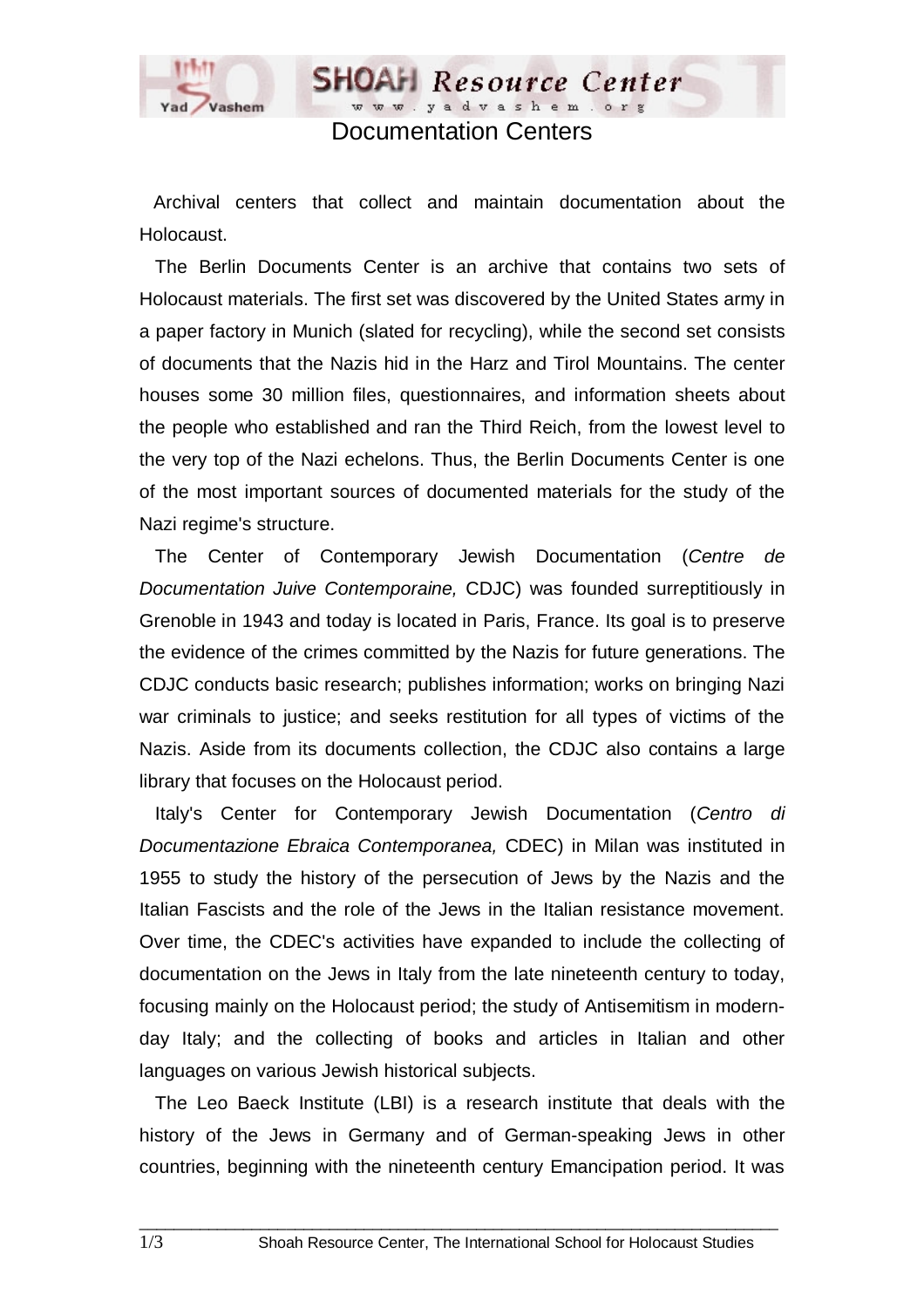

## **SHOAH** Resource Center www.yadvashem.org

founded in 1955 in Jerusalem by the Council of Jews from Germany, and has branches in Israel, the United States, and Great Britain–the three major areas where German Jews have settled over the years. The LBI both collects archival materials and funds research. The archives and library in its New York branch are among the largest and most extensive on the subject of German Jewish history. Its yearbook is an important source of information about German Jewry.

 The Netherlands State Institute for War Documentation (*Rijksinstituut voor Oorlogsdocumentatie*), located in Amsterdam, includes an official research institute, records annex, and library. The records annex contains hundreds of archives and document collections. Those relating to the Holocaust include the archives of the Committee for Jewish Refugees, the Dutch *Joodse Raad* (*Judenrat*), the Westerbork transit camp, the Vught concentration camp, the Jewish Affairs Office of the Dutch branch of the Reich Security Main Office, and various other bodies.

 The Wiener Library is a research center on Nazism that was originally founded by the Central Union of German Citizens of Jewish Belief in order to gather material about the Nazi Party. In 1939 it moved to London and during World War II the library's materials were used by the British government, especially its Ministry of Information. Later, it came to contain a significant book collection, eyewitness testimonies, 40,000 prosecution documents from the Nuremberg Trials, and much other archival material pertaining to Antisemitism and Nazism. The collection is divided between London and Tel-Aviv.

 The Jewish Historical Institute (*Zydowski Instytut Historyczny*) is a research institute located in Warsaw that deals with the history of the Jews of Poland, specifically during the Holocaust. Originally founded in Lublin in 1944, the institute collects historical documentation and Jewish books and art that survived the war, and records testimony from Holocaust survivors. One of the institute's most important collections is that of documents from the Warsaw Ghetto's *Oneg Shabbat* Archives.

 $\Box$  . The contribution of the contribution of the contribution of the contribution of the contribution of the contribution of the contribution of the contribution of the contribution of the contribution of the contributi